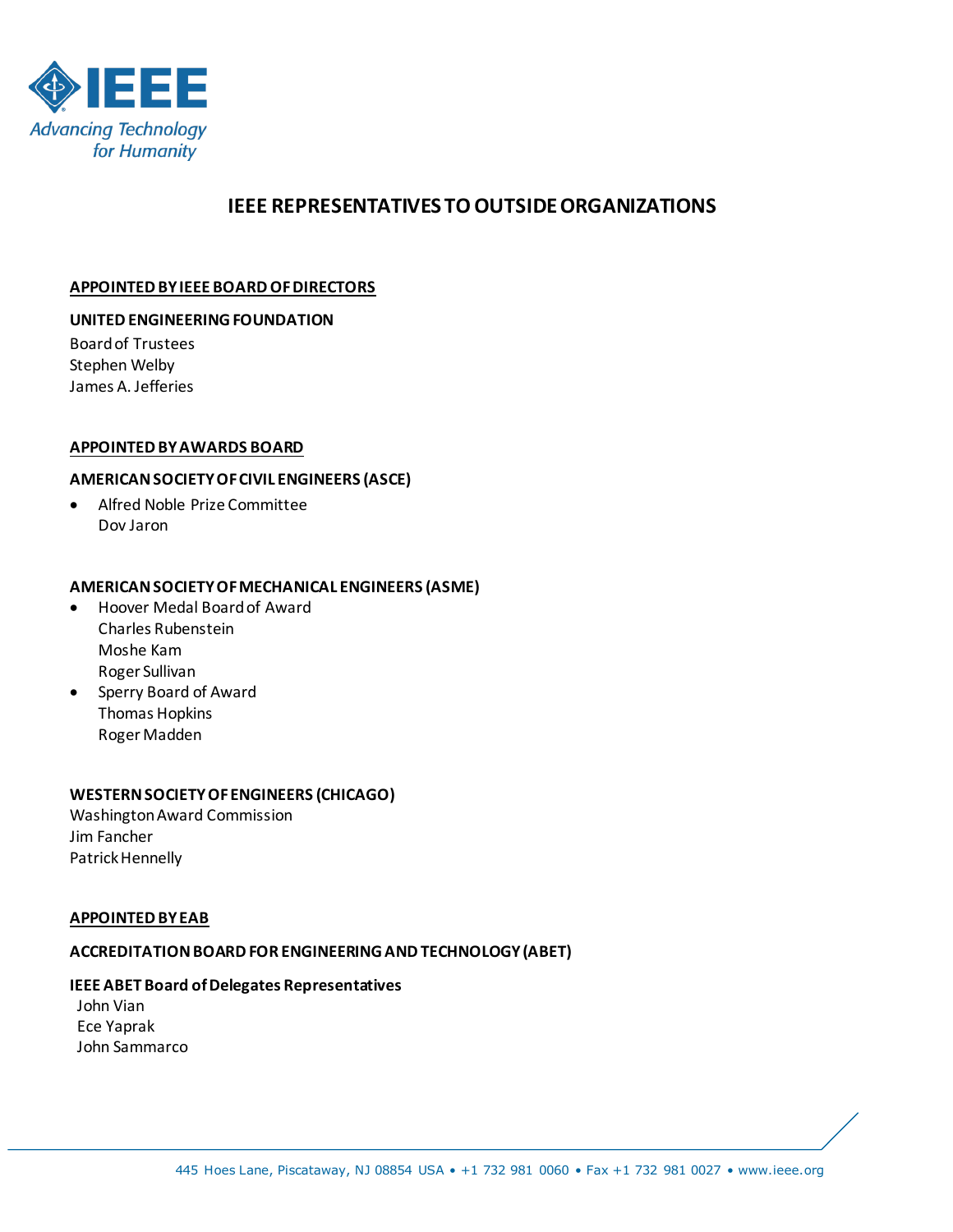#### **IEEE ABET Area Delegates for EAC**

 John Vian John Sammarco Diane Rover

#### **IEEE ABET Area Delegates for ETAC**

 Cyrilla Jane Menon Ece Yaprak

#### **ENGINEERING ACCREDITATION COMMISSION (EAC)**

 Leonard Bohman (Ending July 2021) William Boley (Ending July 2021) Joanne DeGroat (Ending July 2021) Perry Falk Jeffrey Froyd (Ending July 2021) Cass Kuhl (Ending July 2021) Steven Lingafelt Lance Perez Doug Williams Chai Wah Wu Sally Wood (Beginning July 2021) Phanindra Mannava Russ Meier Doug Jacobson Stephen Horan Frances Harackiewicz Gerald Thomas (Beginning July 2021) Claire McCullough (Beginning July 2021) Doug Lyon (Beginning July 2021) George Nasr (Beginning July 2021) Robert Voigt (Beginning July 2021) Raman Unnikrishnan (Beginning July 2021) Reginald Perry (Beginning July 2021)

#### **ENGINEERING TECHNOLOGY ACCREDITATION COMMISSION (ETAC)**

 Walt Burns Raymond Floyd Venny Fuentes (ending July 2021) Martin Reed Mary Marchegiano(beginning July 2021) Martin Reed Stephen Frempong (Beginning July 2021) Richard Warren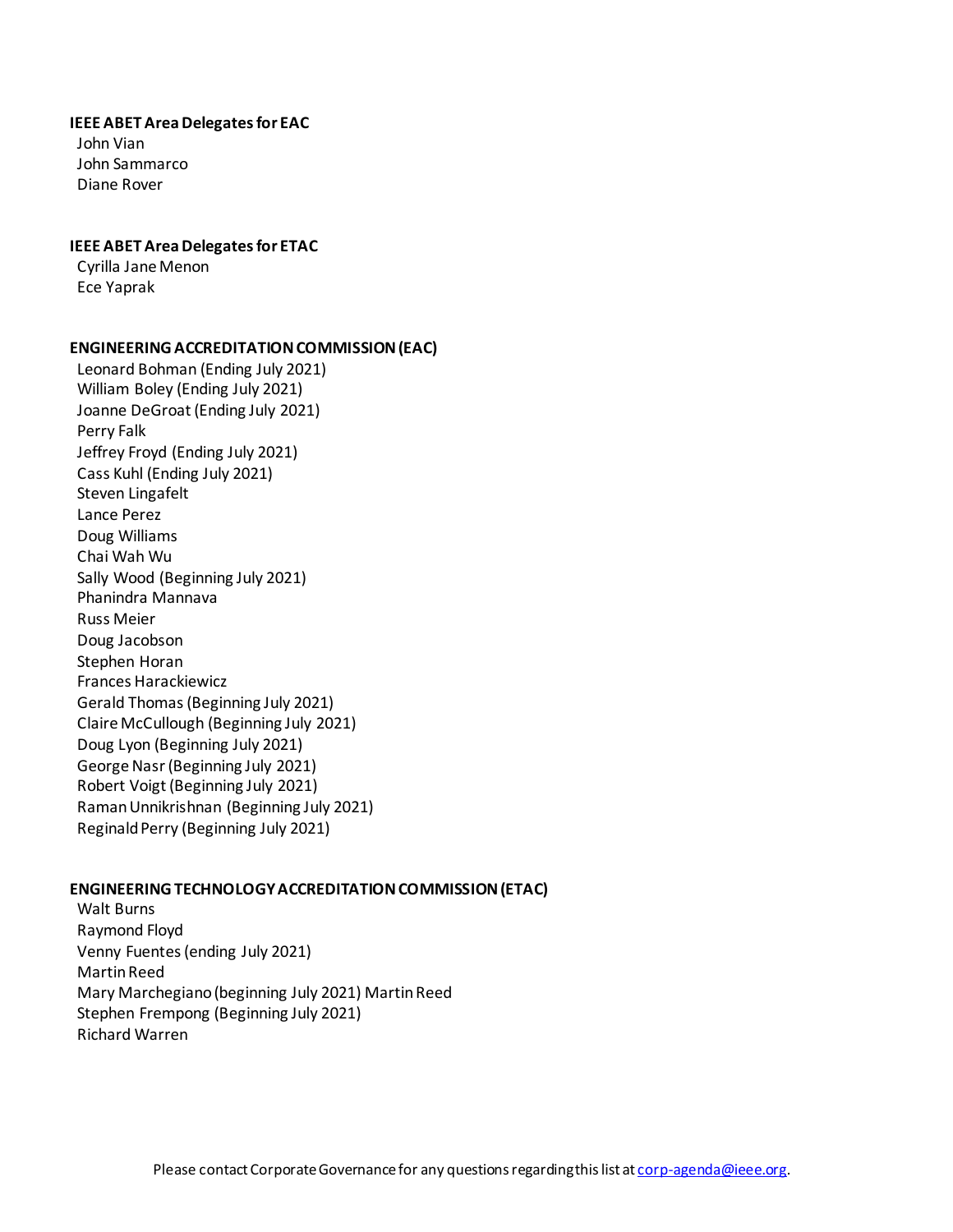

# for Humanity

James Vincent Maria Calle Charles Fleddermann Kamran Iqbal Russ Meier Mani Soma

Karen Butler-Purry Joel Falk Walid Ibrahim John McWilliams Jamie Phillips Raymond Byrne Perry Falk Mohammad Ilyas Kathleen Meehan James A. Smith Carlos Cabrera Brian Fast John Impagliazzo Mehrube Mehrubeoglu Vincent P. Socci

Mostafa Ibrahim Abd-El-Barr Sean Carroll Samuel Formby Doug Jacobson Sigurd Meldal Arun Somani Mohamad Abdul-Hak Bill Carroll **Garroll** Jeffrey Froyd Baha Jassemnejad Scott Midkiff Scott Keith Springer Ali Abedi Robert Caverly Adel Gastli Edwin C. Jones, Jr. Kevin Moore Paul Stadnik Reza Adhami Bharat Chaudhari Lauren Gaunt Ravi (Ravindra) Joshi Daniel J. Moore Guru Subramanyam Vijendra Agarwal Alan Cheville Michael Gennert Ahmed E. Kamal James Randal Moulic Chris Taylor Farzin Aghdasi Michael Anthony Mohammed Ghazal Paul Kaster S. Hossein Keith Teague Geoffrey Akers **Daniel Patrick Connors** Prasanta Ghosh Edward R. Kelly Lee Robert Moyer Gerald H. Thomas Raida Al Alawi James Conrad Michael Giesselmann Barbara Kenny Hiroaki Mukai Robert Throne Mohammad Showkat Alam Paul Crilly Ron Goldfarb Charles Kidder, III Srijib Mukherjee Cherrice Traver Abdullah Hamed Al-Badi Jose B. Cruz, Jr. Cesar A. Gonzales Ozlem Kilic George E. Nasr Nick Tredennick Trevor Michael Allen Issam Wajih Damaj Virgilio Gonzalez Hakduran Koc Balasubramaniam Natarajan Yatin Trivedi Rustin Allred Patricia Daniels Manimaran Michael Komodromos Phyllis Nelson Joseph Gilbert Tront Khalid Al-Olimat Russell Deaton John Gowdy Kathleen Kramer J. Keith Nelson Akhilesh Tyagi Glen Archer Joanne DeGroat Jeffrey Gray Thomas H. Kuckertz Victor Nelson Raman Unnikrishnan John Attia **Ronald DeLyser** Christopher Greene Cass D. Kuhl Kundan Nepal John Vian Rafic Bachnak Dennis Derickson Bryan David Griner Joseph Kujawski Lim Nguyen Robert Voigt Ganesh Balakrishnan Alen Docef Christine Grunbaum Jumoke Oluwakemi Franc E. Noel Andrew Christopher Joseph Bannister Curtis Dodd Frances Harackiewicz Pamela Leigh-Mack Terri Noel Ron Waters Rajeev Bansal Adele Doser Haidar Harmanani Paul Orville Leisher Sima Noghanina John Michael Watkins Steven Barrett Walter Downing Bruce Albert Harvey Paul Steven Lewis Morrison Obeng Dong Wei Carl Baum Mames Dreiling Greg Heileman Albert Lin Aurenice Menezes Mark Weichold Mitchell Belser Glen Dudevoir Lorraine Herger C. Steven Lingafelt James Oliver, Jr. Michael Wilcox Luigi Benedicenti Kate Duncan Orlando Hernandez Douglas Lyon Efrain O'Neill-Carrillo Stephen Michael Wayne Blanding eric Durant Gerald Thomas Heydt Margaret Lyons John A. Orr Douglas Williams Karen Bloch Steven Durbin Todd Hiemer Phanindra K. Mannava Daniel Pack Stacy Wilson Leonard Bohmann Matt Easley Jonathan Holden Mahmoud A. Manzoul Glenn Parker Brian Woerner William Boley **Ibrahim Mohamed** Stephen Horan Eric Martin Cameron Patterson Sally Wood Edit Bourgeois Imad Elhajj Delowar Hossain Derek Maxey Christopher Peckham Chai Wah Wu Michael Brodsky Hossny Elsherief Joseph Hughes W. Vance McCollough Lance C. Perez H. Oner Yurtseven J. W. Bruce Prasad Enjeti Jason Hui Claire McCullough Reginald Perry Gergely Vid Zaruba Mark Budnik Abdullah Eroglu Charles Hunt Bruce McMillin David W. Peters Gengsheng Zeng Gerald Burnham John Estell Mousa I Hussein Michael R. McQuade Stephen Phillips Wenbing Zhao

#### **PROGRAM EVALUATORS FOR ENGINEERING ACCREDITATION COMMISSION**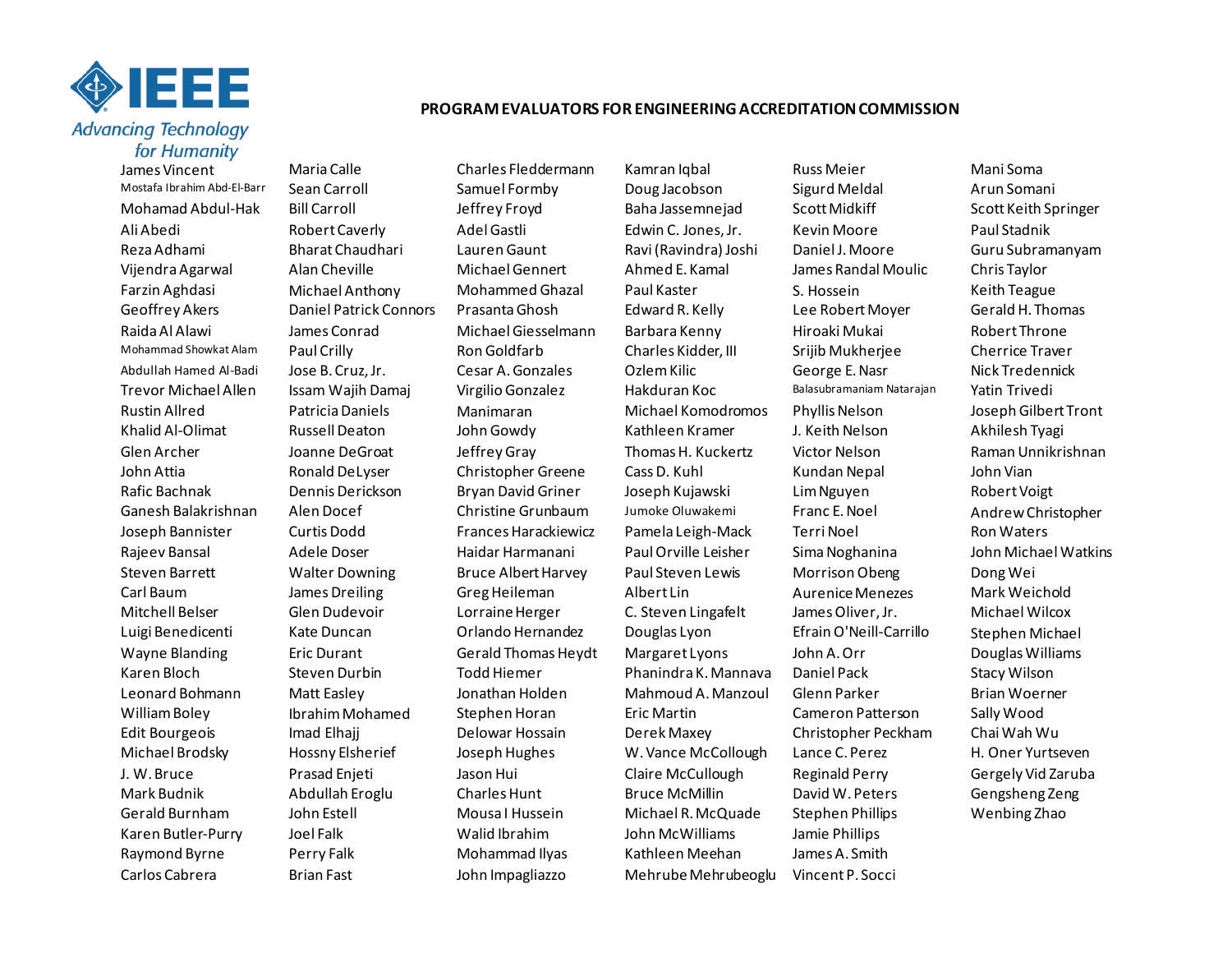

## **PROGRAM EVALUATORS FOR ENGINEERING TECHNOLOGY ACCREDITATION COMMISSION**

| Imad Abouzahr             | Kimberly Dula           | James A. Lookadoo            | John Sammarco         |
|---------------------------|-------------------------|------------------------------|-----------------------|
| Nasser Alaraje            | Scott C. Dunning        | Albert Lozano-Nieto          | Juan H. Sanchez       |
| Rocio Alba-Flores         | Raymond Floyd           | Mary Marchegiano             | Saleh M. Sbenaty      |
| <b>Stuart Asser</b>       | Stephen Frempong        | <b>Ricardo Marcal Matias</b> | Timothy Skvarenina    |
| <b>Thomas Bellarmine</b>  | <b>Venancio Fuentes</b> | Jeffrey Andrew McWhirt       | Craig Smith           |
| Stephen Bonk              | Ramesh S. Gaonkar       | Cyrilla Jane Menon           | Christopher Smith     |
| <b>Randall Britto</b>     | <b>Byron Garry</b>      | <b>Andrew Milks</b>          | Gary Steffen          |
| Cameron Kevin Bruce       | Clay Gloster            | Jeff Mizener                 | Suga Suganthan        |
| Walter W. Buchanan        | John Golzy              | Omonowo David Momoh          | Nikunja Kishore Swain |
| <b>Walter Burns</b>       | Robert Gray             | James Moore                  | Magesh Thiyagarajan   |
| <b>Steven Case</b>        | Ilya Grinberg           | <b>Tyrone Eugene Moore</b>   | Richard R. Warren     |
| Wen Wen Chen              | Thomas M. Hall, Jr.     | Gary J. Mullett              | Robert Weissbach      |
| <b>April Cheung</b>       | Robert J. Herrick       | Brian K. Norton              | Ece Yaprak            |
| <b>Richard Cliver</b>     | William T. Hicks        | Paul Alton Nussbaum          | <b>Raef Yassin</b>    |
| <b>Elaine Cooney</b>      | Warren R. Hill, P.E.    | Simon Obeid                  | Wei Zhan              |
| Kenneth Cooper            | <b>Frederic Hulett</b>  | Jay R. Porter                | Zhaoxian Zhou         |
| Jorge Crichigno           | Mohammed Rakibul Islam  | Rebecca Marie Reck           |                       |
| <b>Thomas Edward Dean</b> | <b>Brent Jenkins</b>    | Martin Reed                  |                       |
| <b>Gusteau Duclos</b>     | Chao Li                 | Ghassan Salim                |                       |
|                           |                         |                              |                       |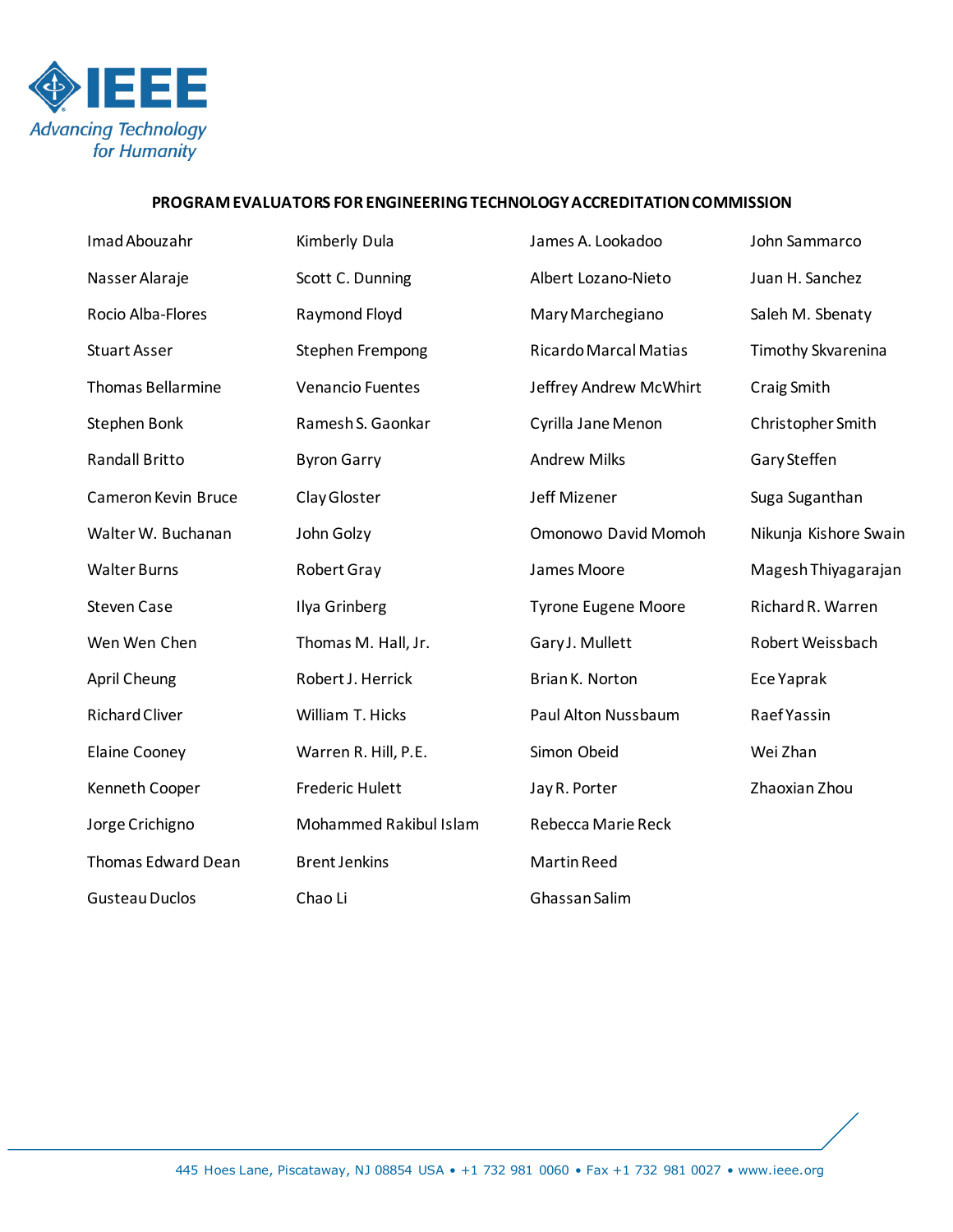#### **APPOINTED BY IEEE STANDARDS ASSOCIATION**

#### **AMERICAN NATIONAL STANDARDS INSTITUTE (ANSI)**

• ANSI ASC C2 on National Electrical Safety Code

Main Committee Nelson G. Bingel, III, Principal Charles Ward; Alternate

#### **U.S. ELECTION ASSISTANCE COMMISSION TECHNICAL GUIDELINES DEVELOPMENT COMMITTEE** Dan Wallach

#### **BUREAU OF INDIAN STANDARDS**

- LVDC Panel Sri Chandrasekaran
- LITD10 Committee Ravindra Desai
- LITD28 Panel Sri Chandrasekaran

#### **RISK AND INSURANCE MANAGEMENT SOCIETY (RIMS)**

Yvette Ho Sang

#### **INTERNATIONAL ELECTROTECHNICAL COMMISSION (IEC)**

• Standardization Management Board Erin Morales

#### **INTERNATIONAL TELECOMMUNICATION UNION (ITU)**

- ITU-D Karen McCabe
- ITU-R Mike Lynch
- ITU-T Karen McCabe

#### **APPOINTED BY TAB**

Advanced Television Systems Committee To Be Determined

China Electromechanical Society (CES) To Be Determined

China Power Supply Society (CPSS) To Be Determined (1) To Be Determined (2)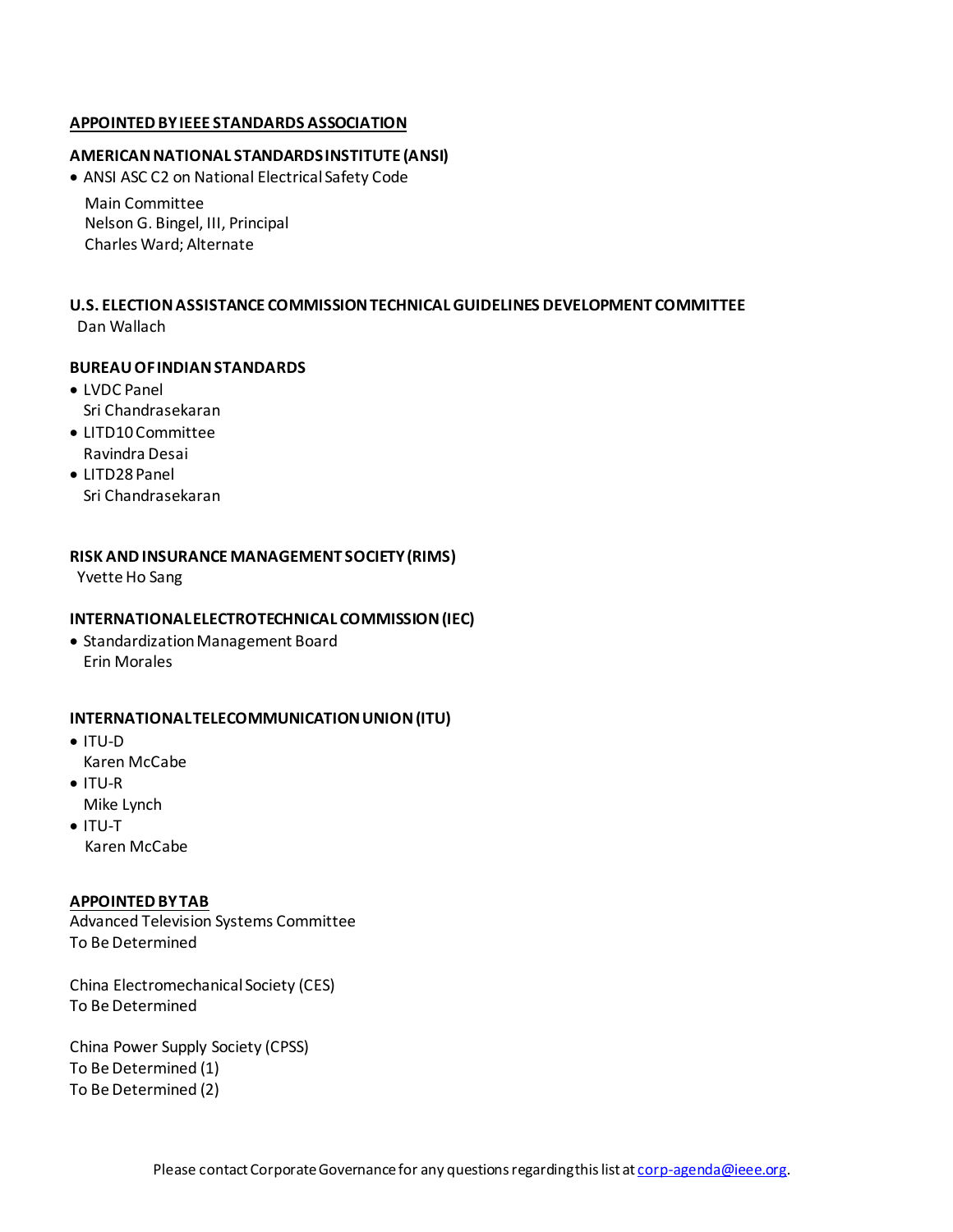Future of Broadcast Television (FoBTV) To Be Determined

International Broadcast Convention (IBC) To Be Determined

Japanese Society of Applied Physics (JSAP) To Be Determined

Computer Research Associates (CRA) Board (appointed by Computer Society) To Be Determined

#### **APPOINTED BY IEEE-USA**

**ALLIANCE FOR SCIENCE & TECHNOLOGY RESEARCH IN AMERICA** Russ Harrison, Staff Liaison

**SCIENCE IS US STEERING COMMITTEE** 

Russ Harrison, Staff Liaison (Co-Chair)

**COUNCIL ON COMPETITIVENESS** Kate Duncan Russ Harrison, Staff Liaison

# **ENGINEERING SOCIETIES CARBON MANAGEMENT TECHNOLOGY CONF.**

 Denis King (Steering Committee) Aline McNaull (Staff Liaison)

#### **NATL COUNCIL OF EXAMINERS FOR ENGINEERS AND SURVEYORS**

- Committee on Examinations for Professional Engineers Thad Welch Daryll Griffin, Staff Liaison
- Electrical and Computer Engineering PE Examination Committee Pat Donahue Daryll Griffin, Staff Liaison
- Participating Organizations Liaison Council Nikhil Bodhankar Daryll Griffin, Staff Liaison

#### **DISCOVERE STEERING COMMITTEE**

 Steve Bonk David Iams, Staff Liaison